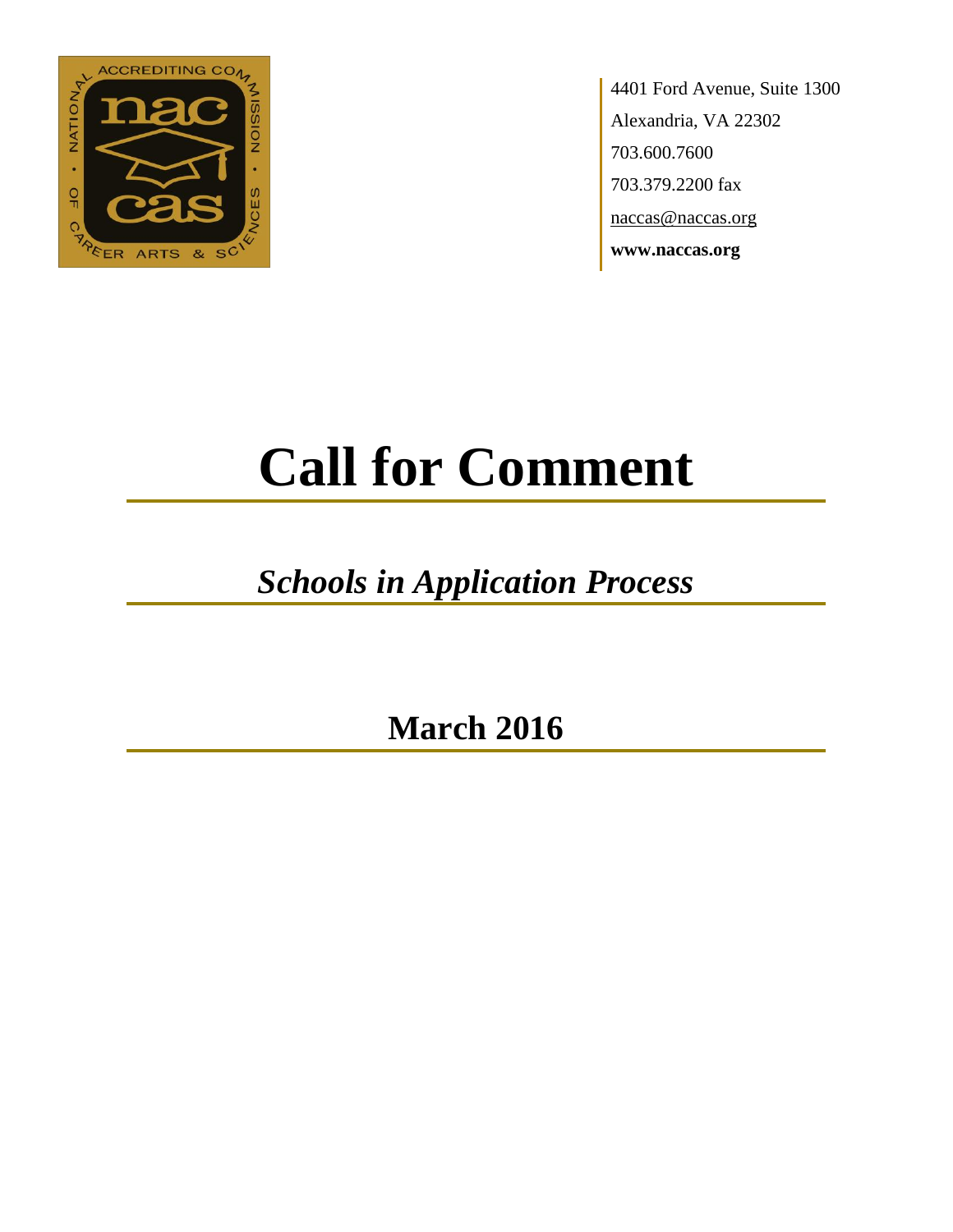## School List Call for Comment March 2016

### -- **List of Schools in the Application Process**

*In accordance with Sections 10.0 and 10.1 of NACCAS' Rules of Practice and Procedure and 34 CFR 602.23(b), the NACCAS Board of Commissioners seeks comments on institutions that are currently in the process of applying for accreditation or renewal of accreditation.*

Instructions: If you have information that would contribute to the Commission's review of any of the institutions listed below, please complete the attached comment form and e-mail it to Erykah Wilkerson at ewilkerson@naccas.org. Please include the following in the subject line of your email: School List Call for Comment: March 2016. Pursuant to Section 10.1 of NACCAS' *Rules of Practice and Procedure*, please submit all comments within (15) days of the date of distribution of this Call for Comment.

#### FLORIDA

Empire Beauty School Ref. #P48041-13 Northtowne Square, 5105 US Highway 98 North Lakeland, FL 33809 **Process: Initial Additional Location Accreditation** 

#### NEW MEXICO

The Avenue Academy, A Cosmetology Institute Ref. #I15014-00 6600 Menaul BLVD NE, Ste. M002 Albuquerque, NM 87710 **Process: Initial Accreditation** 

#### NORTH CAROLINA

Fayetteville Beauty College Ref. #A43037-03 3442 Bragg Boulevard Fayetteville, NC 28303 **Process: Initial Additional Location Accreditation**

Regency Job Training Institute Ref. #A43051-01 108 North Main Street Spring Lake, NC 28390 **Process: Initial Additional Location Accreditation**

#### SOUTH CAROLINA

Columbia Academy of Cosmetology Ref. #B43037-02 1221 Sunset Boulevard West Columbia, SC 29169 **Process: Renewal of Accreditation**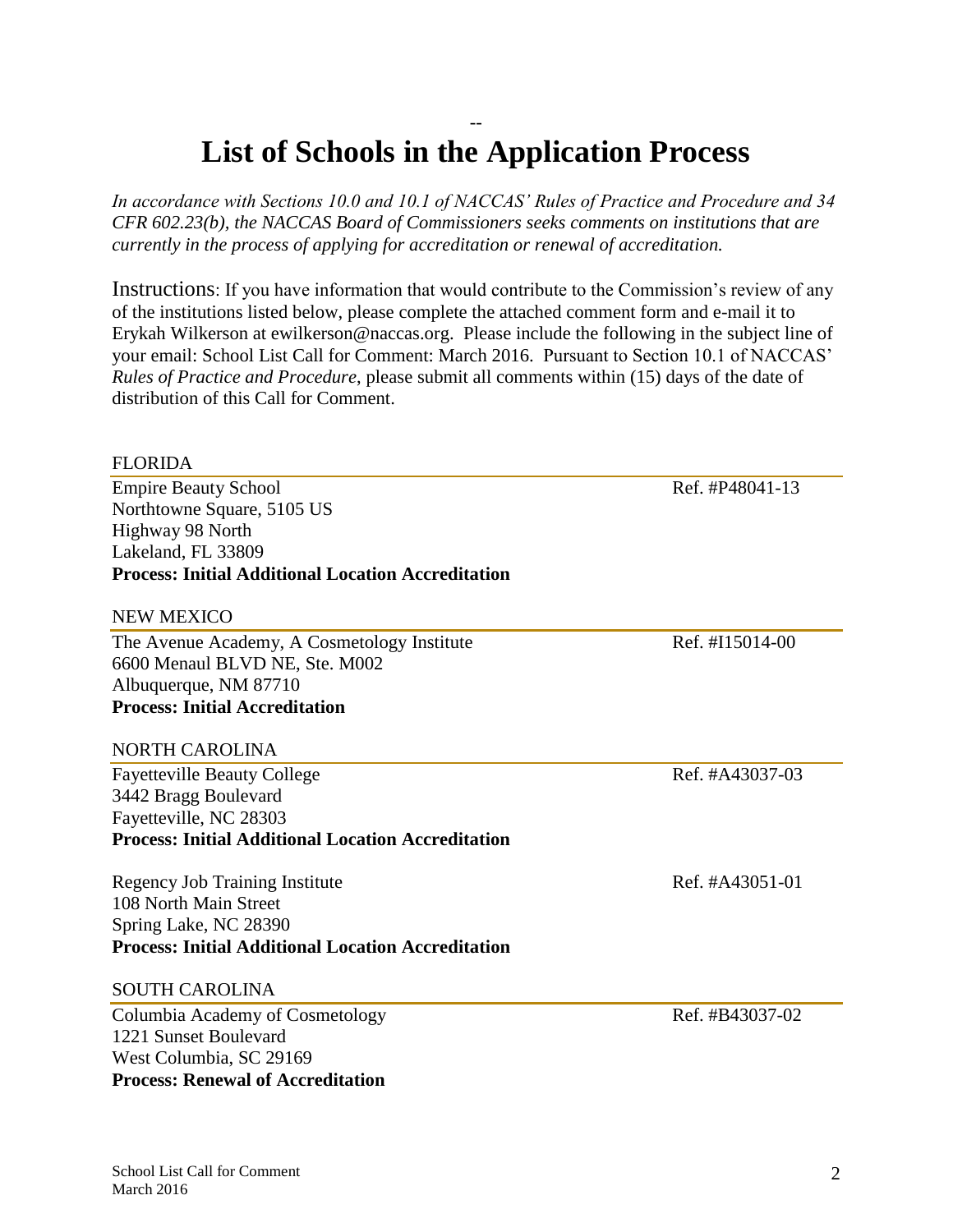UTAH

Beaux Cheveux Academy of Cosmetology, Inc. Ref. #I13051-00 60 S. Main, Ste B001 Brigham City, UT 83402 **Process: Initial Accreditation**